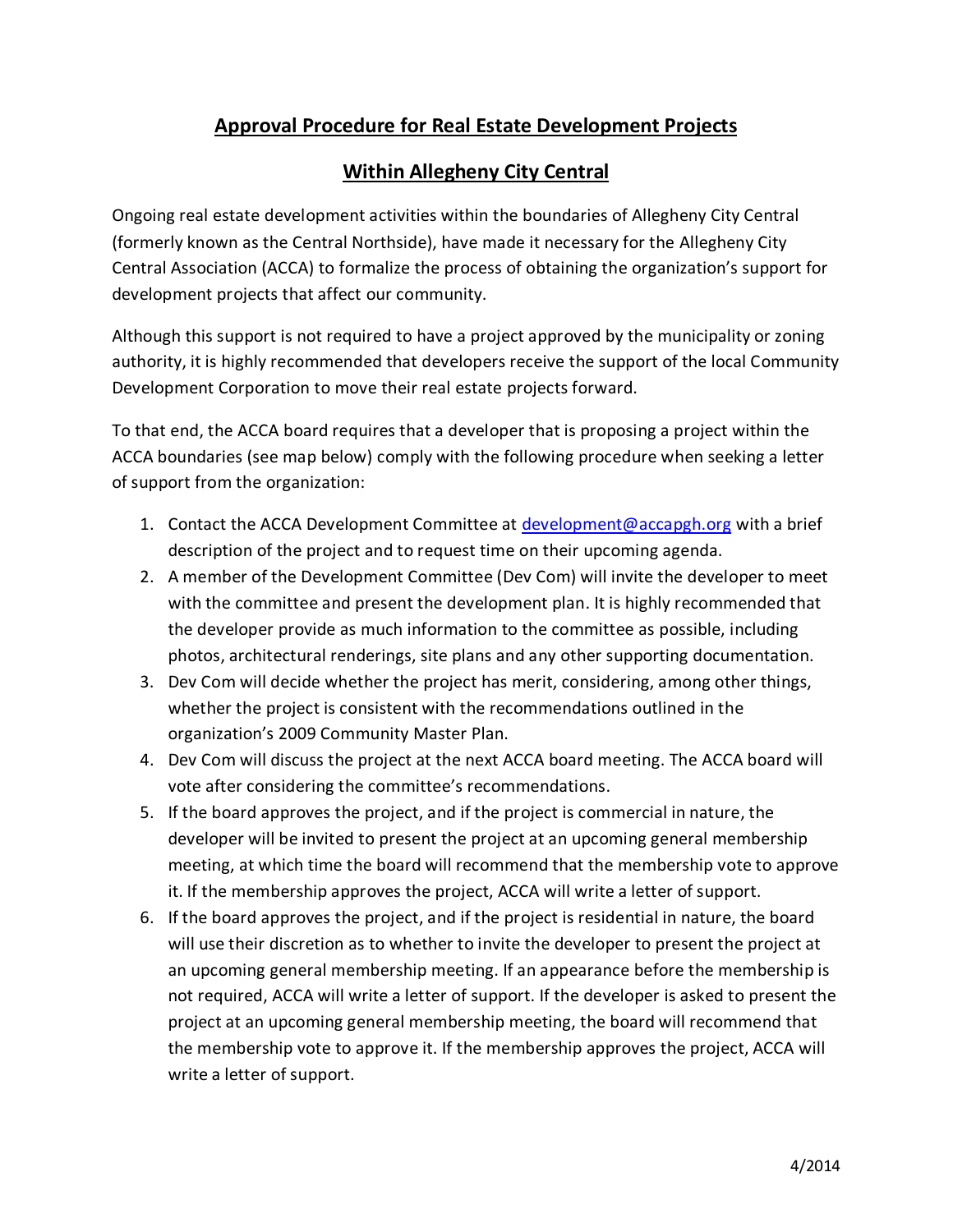7. If the Development Committee, the board, or the general membership rejects the project, the process ends after the decision is communicated to the developer, and no letter of support will be written.

The diagram on the next page illustrates the process.

For more information, contact [development@accapgh.org,](mailto:development@accapgh.org) or call 412-465-0831.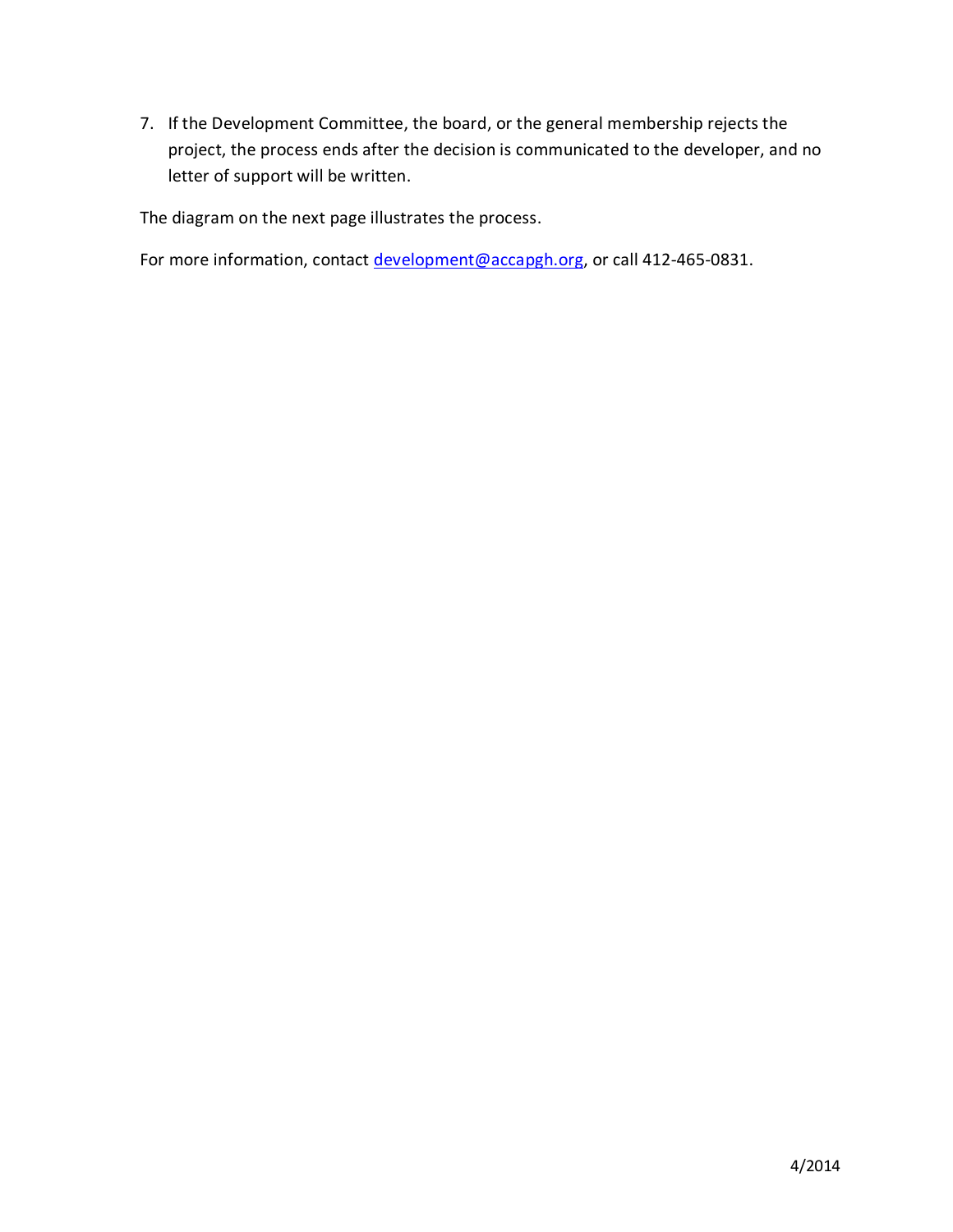## **Letter of Support Procedure**